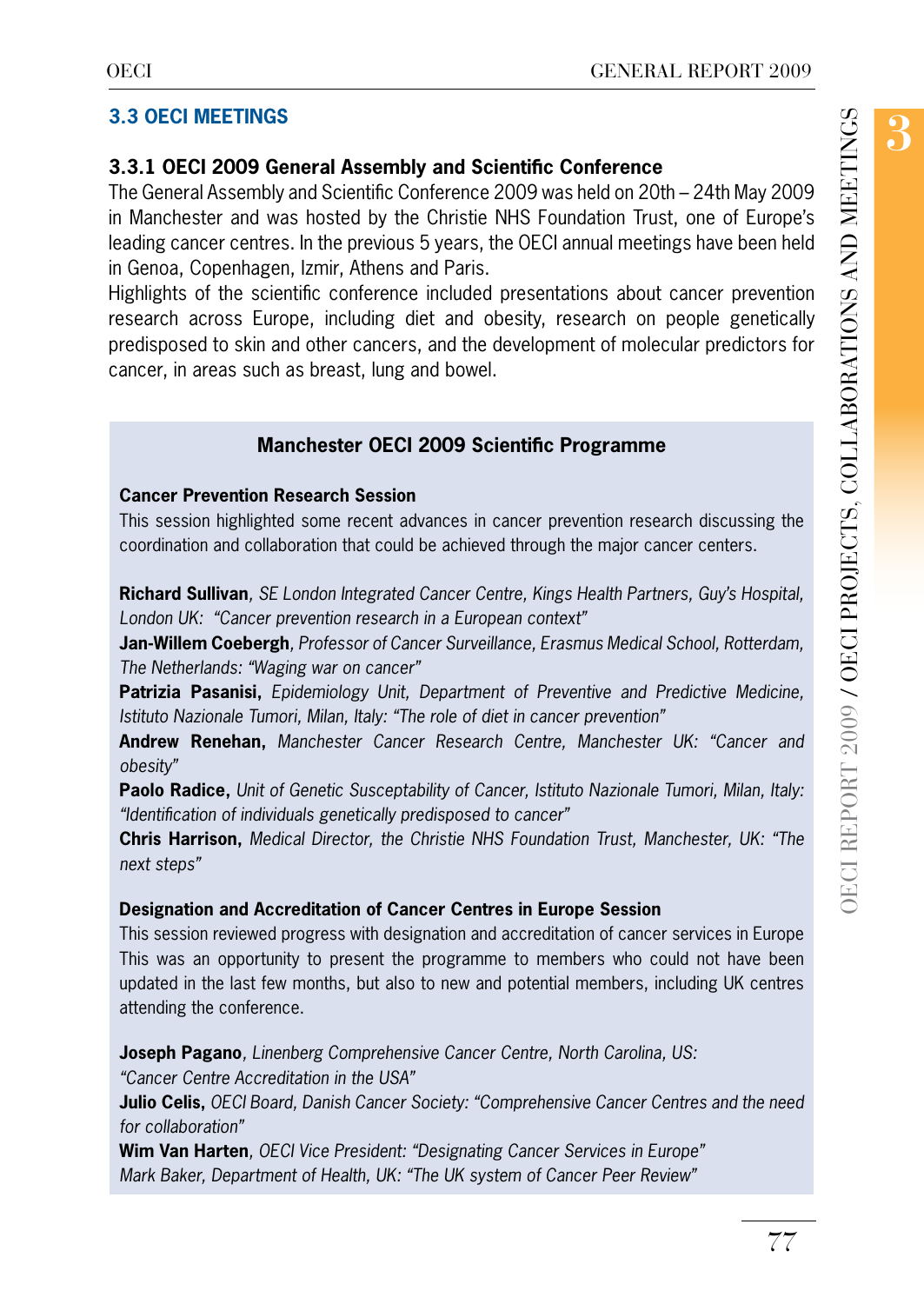**Henk Hummel and Burt Koot,** *respectively OECI manager WG Accreditation project and Training and E-tools responsible: "The European Cancer Accreditation Programme – Progress so far"*

**Mahasti Saghatchian,** *Chair of the OECI Accreditation WG: "The European Cancer Accreditation Programme – The next steps"*

#### **Manchester Cancer Therapies Session**

This session supplied to participants not attending the Board Meeting the possibility to meet some of the leading cancer clinicians and academics from Manchester. A series of short presentation on cancer developments was made, giving to participants the opportunity to view displays.

**Nic Jones,** *Director of Manchester Cancer Research Centre, Manchester, UK: "The Manchester Cancer Research Centre"*

**Alan North,** *University of Manchester, Manchester, UK: "The Manchester Academic Health Sciences Centre"*

**Olof Sanden,** *Executive Vice President of Elekta Europe, Stockholm, Sweden: "Developing a Radiotherapy Network*

**Sarah O'Dwyer,** *Consultant Colo-rectal surgeon and Director of Cancer Centre Services Division at The Christie Foundation, Manchester, UK: "Surgical Interventions in Manchester"*

**John Radford,** *Director of Research, The Christie Foundation, Manchester UK:*

 *"Translational and Clinical Cancer Research in Manchester"*

## **Molecular Predictors of Cancer Theraphies Session**

This session discussed the development of molecular predictors for cancer therapy, bringing together leading edge researches from the US and Europe, and underlined the opportunities for future collaborations. Nic Jones, Director<br>Cancer Research Cer<br>Alan North, Univers<br>Sciences Centre"<br>Olof Sanden, Execu<br>Radiotherapy Networ<br>Sarah O'Dwyer, Con<br>at The Christie Found<br>John Radford, Director<br>"Translational and Cl<br>Molecular Predicto<br>T

**Jean-Charles Soria** *– Institute de cancérologie, Gustave-Roussy, Paris, France : "ERCC1 Expression as a Predictor of Response to Cisplatin"*

**David P. Carbone,** *Vanderbilt University, Nashville, Tennessee, USA: "Proteomics and Genomic Biomarkers for Guiding Therapy In NSCLC"*

**Jonas Bergh,** *Karolinska Institute, Stockholm, Sweden: "Personalised Medicine in Breast Cancer Patient - Prime Or Not Ready?"* 

**Andrew Hughes,** *Vice President, AstraZeneca Pharmaceuticals (International), UK:*

*"Know Your Enemy: Determining the Mutation Status of your Cancer: is Intelligence Relevant to Patients, Pharma, Payors and Partnerships"*

**Tim Maughan,** *Director, North Wales Cancer Trials, Cardiff, UK: "Predictive Biomarker Studies: Molecular Selection of Therapy in Colorectal Cancer"* 

**Evelyn McKeegan,** *Abbot, Illinois, Chicago, USA:*

"Exploratory Patient Stratification Markers Associated with Sensitivity to ABT- 263 in Small Cell